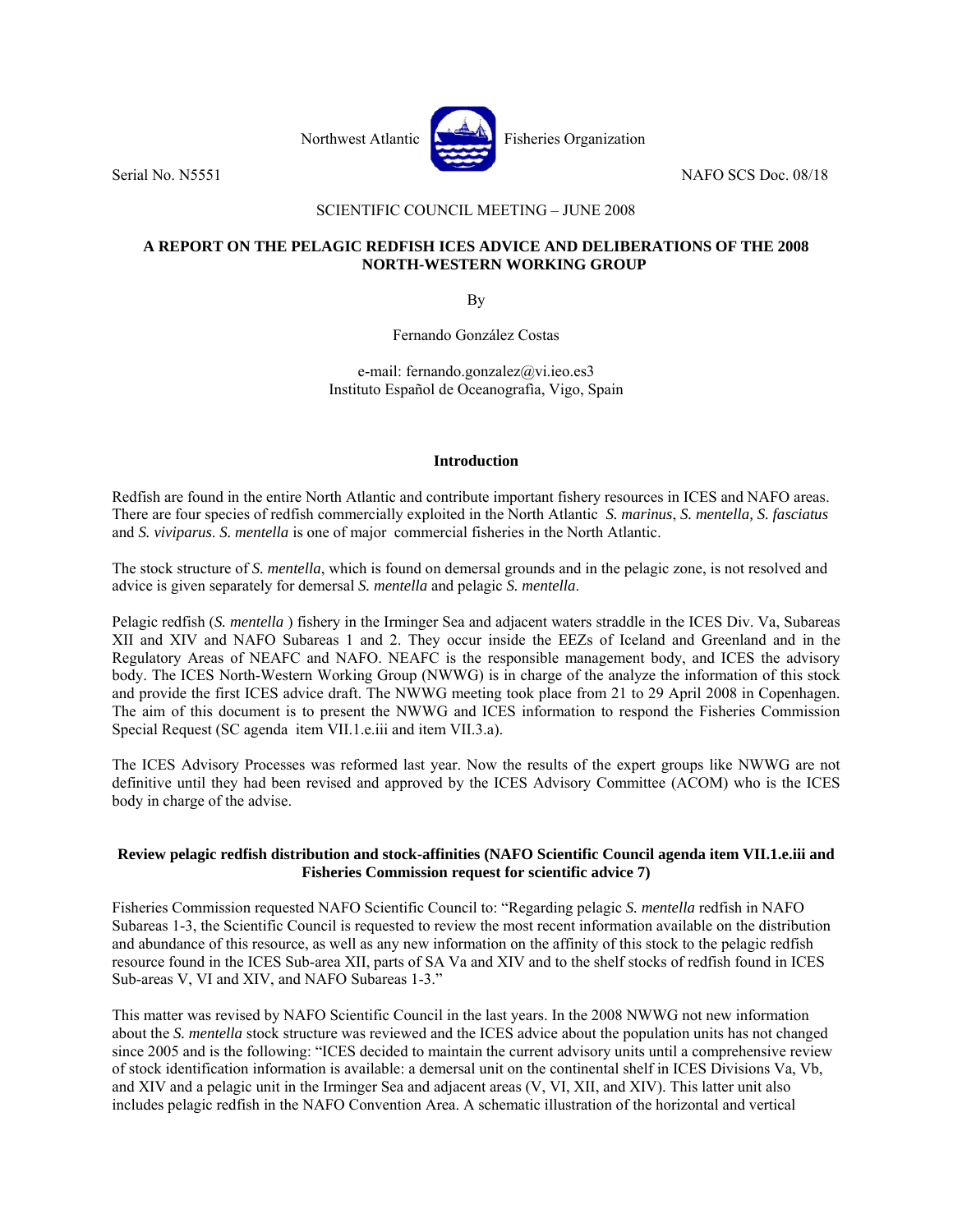distribution of redfish in these areas is given in Figure 1. An ICES/NAFO expert group will review the available information on stock identification of redfish in early 2009."

# **Reviews the ICES evaluation of stock status and scientific advice on oceanic redfish (NAFO Scientific Council agenda item VII.3.a and Scientific Council 2008 recommendation).**

# **1.- NWWG 2008**

## **1.1.- Introduction (Description of the fishery)**

Since 1997, the main fishing season occurred during the second quarter. The pattern in the fishery has been reasonably consistent in the last 9 years and can be described as follows: In the first months of the fishing season (which usually starts in early April), the fishery is conducted in the area east of 32°W and north of 61°N, and in July (or August), the fleet moves to areas south of  $60^{\circ}$ N and west of about 32 $^{\circ}$ W where the fishery continues until October (Figure 2). There is almost no fishing activity in the period from November until late March or early April when the next fishing season starts. In 2005-2007, however, the fishery already stopped in early September, probably due to decreased catch rates in the southwestern area, and in 2006-2007, also due to an increased effort in the pelagic redfish fishery in the Norwegian Sea (ICES Div. IIa) in autumn, where parts of the same fleet are operating.

The fleets participating in this fishery have continued to develop their fishing technology, and most trawlers now use large pelagic trawls ("Gloria"-type) with vertical openings of 80-150 m. The vessels have operated at a depth range of 200 to 950 m in 1998-2007, but mainly deeper than 600 m in the northeastern area in the first and second quarter, and at depths shallower than 500 m in the southwestern area in third and fourth quarter.

## **1.2.- Data**

## **1.2.1.- Catches**

The Group had again difficulties in obtaining catch estimates from the various fleets, especially with respect to pelagic *S. mentella*. Furthermore, landings data were missing from some nations. The Group requests NEAFC and NAFO to provide ICES in time with all information that supports the Group with regard to more reliable catch statistics.

The Group, however, repeatedly faced problems in obtaining catch data. The Group has during the last years identified problems with unreported catches of pelagic redfish. Current data available to the Group indicate that the reported effort (and consequently landings) could represent only around 80% of the real effort.

For pelagic *S.mentella* reported catch statistics to the group for 2007 are 64,000t compared to 83,000 tonnes in 2006 (Table 1).

#### **1.2.2.- Commercial CPUE**

Non-standardised CPUE series for the largest fleets (representing about 80% of landings) are given in Figure 3. Since 1995, there is a slightly decreasing trend in CPUE, both in the northeastern and the southwestern area. In 2006-2007, the CPUE increased again, mainly due to higher CPUE in the northeastern area, where especially the Icelandic fleet experienced high CPUE, mainly within their EEZ. In the southwestern area, however, the CPUE was decreasing slightly.

# **1.2.3.- Surveys**

During the last decade, the horizontal and vertical coverage of the survey changed as the fishery explored new fishing grounds in southwesterly direction and deeper layers. Vertical coverage of the hydro-acoustic recording of redfish varied among years in relation to the upper boundary of the deep scattering layer (DSL), in which redfish echoes are difficult to identify. Since 2001, the varying depth layers within and deeper than the DSL were covered by standard trawl hauls to account for the incompletely covered vertical depth distribution of the pelagic redfish. The most recent survey was carried out during June/July 2007 (ICES CM 2007/RMC:12).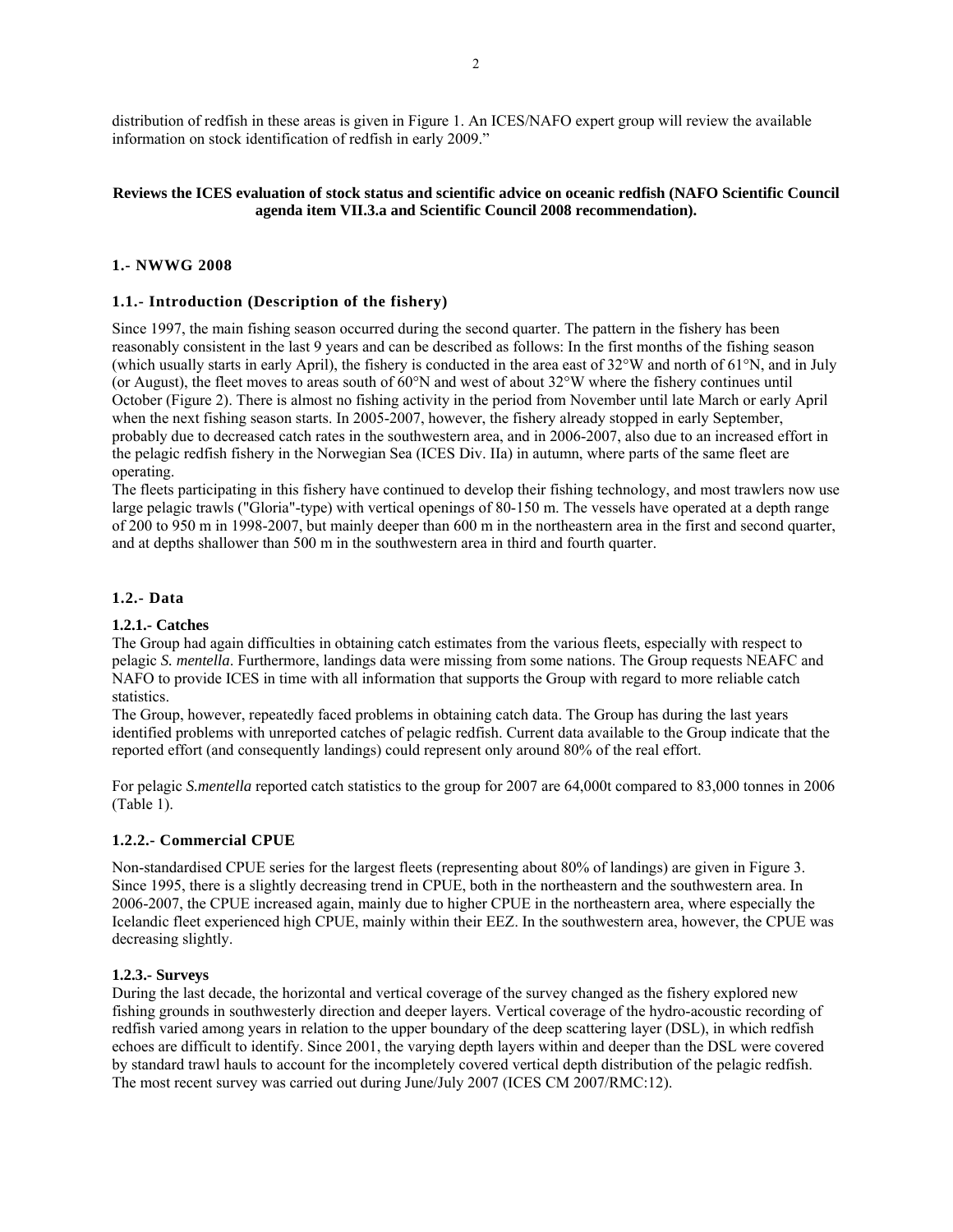### **1.2.3.1.- Survey acoustic data**

Since 1994, the results of the acoustic estimate show a drastic decreasing trend from 2.2 mio t to 0.6 mio t in 1999 and have fluctuated between 100 000-700 000 t in 2001-2007 (Table 2). The 2003 estimate, however, was considered as inconsistent with the time series due to a shift in the timing of the survey.

The most recent trawl-acoustic survey on pelagic redfish (*S. mentella*) in the Irminger Sea and adjacent waters was carried out by Iceland and Russia from mid-June to mid-July 2007. Approximately 350 000 NM<sup>2</sup> were covered. A total biomass of 372 000 t was estimated acoustically in the layer shallower than the DSL. The highest concentrations of redfish in this layer were found in Division XIVb within the Greenlandic EEZ and in NAFO Div. 1F, 2H and 2J (Fig. 4).

## **1.2.3.2.- Survey trawl estimates**

In addition to the acoustic measurements, redfish were estimated within and below the DSL by correlating catches and acoustic values at depths shallower than the DSL. The obtained correlation was used to convert the trawl data at greater depths to acoustic values and from there to abundance. For that purpose, standardised trawl hauls were carried out at different depth intervals, evenly distributed over the survey area (Figure 5). As the correlation between the catch and acoustic values is based on few data points only, the abundance estimation obtained from this exercise makes the method questionable and also the assumption that the catchability of the trawl is the same, regardless of the trawling depth. The quality of the trawl method cannot be verified as the data series is very short. Such evaluation on the consistency of the method can therefore not be done until more data points are available. Therefore, the abundance estimation by the trawl method must only be considered as a rough attempt to measure the abundance within and deeper than the DSL.

The short time series from 1999-2007 (Table 2) does not show a clear trend in biomass estimates deeper than 500 m (within and deeper than the DSL since 2005).

Table 3 shows the share between NAFO and NEAFC Convention Areas in the surveys 1999-2007. In the acoustic layer, the NAFO shares varied between 46-56%, with the exception of 2003 when it was around 12%. In the layer deeper than 500 m (within and deeper than the DSL since 2005), the NAFO shares varied between 12-35%, with the exception of 2003 when it was 6%.

# **1.3.- State of the stock**

.

For pelagic redfish in the Irminger Sea and adjacent waters, no analytical assessment is being carried out due to data uncertainties and the lack of reliable age data. Thus, no reference points can be derived. In the absence of reference points and an analytical assessment, the state of the stock cannot be fully evaluated. Stock status is based mainly on the perception of stock trends derived from survey indices. The acoustic estimates from the survey in 2007 indicate that the stock size is low compared to the early 1990s. The stock size has not shown any clear trends since 1999. Above-average recruitment can be derived from recent survey observations on the East Greenland shelf, which is assumed to contribute to the pelagic stock. The mean lengths of pelagic *S. mentella* in the fishery both in the northeastern and in the southwestern area were relatively stable.

# **1.4.- Uncertainties in assessment**

#### **1.4.1.- Assessment quality**

The reduction in biomass observed in the surveys in the hydroacoustic layer (about 2 mio. t in the last decade) cannot be explained by the reported removal by the fisheries (about 1.5 mio t in the entire depth range in 1995-2005) alone. During this period, the fishery has also developed towards greater depths and towards bigger fish, and in recent years, the majority of the catch has been caught at depths >600 m. Thus, the acoustic estimates cannot be considered as accurate measures of absolute stock size of redfish in this layer, as availability may have changed during the surveyed period, both horizontally and vertically. A decreasing trend in the relative biomass indices in the acoustic layer, however, is visible since 1991.

The biomass estimates for depths within and deeper than the DSL have to be considered as highly uncertain due to the high variability in the correlation between trawl and acoustic estimates as well as the assumptions that need to be made about constant catchability with depth. Within the time series from 1999 to 2007, the estimates in these depths have not shown a clear trend.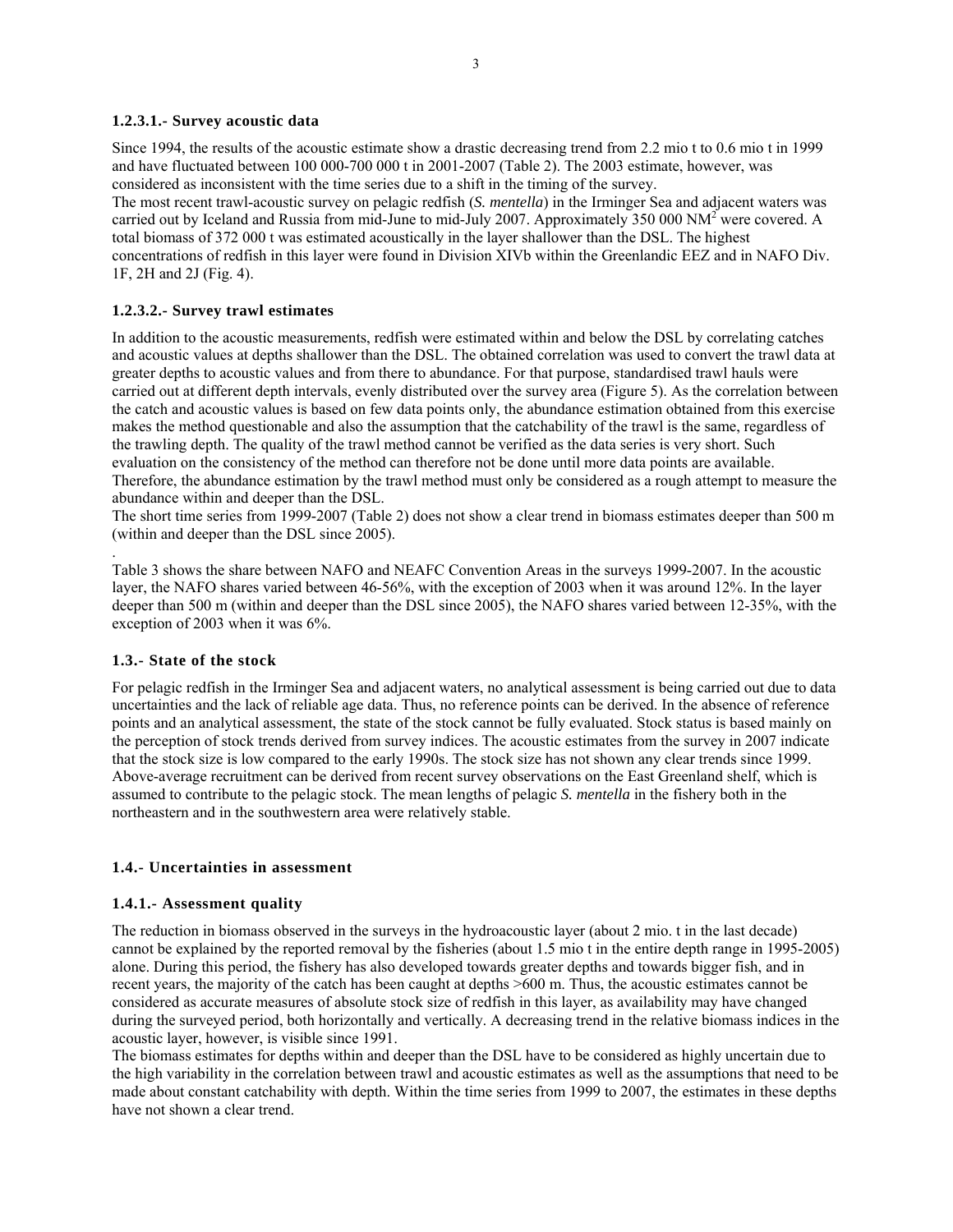It is not known to what extent CPUE reflect changes in the stock status of pelagic *S. mentella*. The fishery is focusing on aggregations. Therefore, CPUE series might not indicate or reflect actual trends in stock size.

## **1.5.- Management plans and evaluations**

Pelagic redfish in the Irminger Sea and adjacent waters straddle in the ICES Div. Va, Subareas XII and XIV and NAFO Subareas 1 and 2. They occur inside the EEZs of Iceland and Greenland and in the Regulatory Areas of NEAFC and NAFO. NEAFC is the responsible management body, and ICES the advisory body. Management of fisheries on pelagic redfish is based on setting a TAC and technical measures (minimum mesh size in the trawls is set at 100 mm). The NEAFC TAC for pelagic redfish for 2007 was 46 000 t, "of which 2 875 tonnes will be allocated to NAFO, and 123 tonnes will be available to co-operating non contracting parties". As the NEAFC contracting parties did not reach an unanimous decision on the total TAC and allocation key, the total TAC in force was about 73 000 t in 2007, based on splitting factors set for 2004 and taking into account the autonomous quotas of Iceland and Russia. The total landings in 2007 (64 000 t) were below this total TAC in force. Taking the most recent estimates on IUU fisheries into account, however, the actual removals in 2007 could have reached 80 000 t. ACFM has advised for 2008 that catches of pelagic *S. mentella* are set at 20 000 t as a starting point for the adaptive part of the management plan. For 2008, NEAFC has set a rolled over TAC of 46 000 t. The total TAC in force for 2008 is about 64 000 t, since Russia has decreased its autonomous quota to 20 000 t.

## **1.6.- Management considerations**

The Group had again difficulties in obtaining catch estimates from the various fleets, and new information available indicates that unreported catches might be substantial. Furthermore, landings data were missing from some nations. The Group requests NEAFC and NAFO to provide ICES with all information that supports the Group with regard to more reliable catch statistics.

The main feature of the fishery since 1998 is a clear distinction between two widely separated fishing grounds with pelagic redfish fished at different seasons and different depths. Since 2000, the southwestern fishing grounds extended also into the NAFO Convention Area. Biological data, however, suggest that the aggregations in the NAFO Convention Area do not constitute a separate stock. The NAFO Scientific Council agreed with this conclusion (NAFO, 2005). The Group concludes that at this time there is not enough scientific basis available to propose an appropriate split of the total TAC among the two fisheries/areas.

The Group expects that under the current TAC regulations, a greater share of the catches in 2008 will be taken in the northeastern area, as the fishery in the beginning of the season starts in this area in April.

# **1.7.- Recommendation**

Considering the common features in the biology, fishing patterns and assessment methods of redfish (Sebastes spp.) in the North Atlantic, the AFWG and NWWG discussed the possibility of establishing a joint ICES/NAFO redfish working group. There are examples of species-related joint working groups, such as the Pandalus Assessment Working Group, the Joint EIFAC/ICES Working Group on Eels and the ICES/NAFO Working Group on Harp and Hooded Seals. The advantages and disadvantages of merging redfish expertise in one group instead of three (AFWG, NWWG, NAFO SC) could not be evaluated during the NWWG/AFWG meetings. One of the advantages is the concentration of redfish expertise in one group which is then counter to the idea of regional expert groups. This issue needs further development by all involved parties before a firm proposal can be put forward.

#### **2.- ICES Advice for 2009**

"The new landing and logbook data available for this stock do not change the perception of the stock. The advice for the fishery in 2009 is therefore the same as the advice given in 2007 for the 2008 fishery: ICES advises that a management plan be developed and implemented which takes into account the uncertainties in science and the properties of the fisheries. ICES suggests that catches of S. mentella are set at 20 000 t as a starting point for the adaptive part of the management plan.

This advice will be updated in the fall of 2009 on the basis of new survey information and the results of an ICES/NAFO expert group that will review available information on stock identification in early 2009."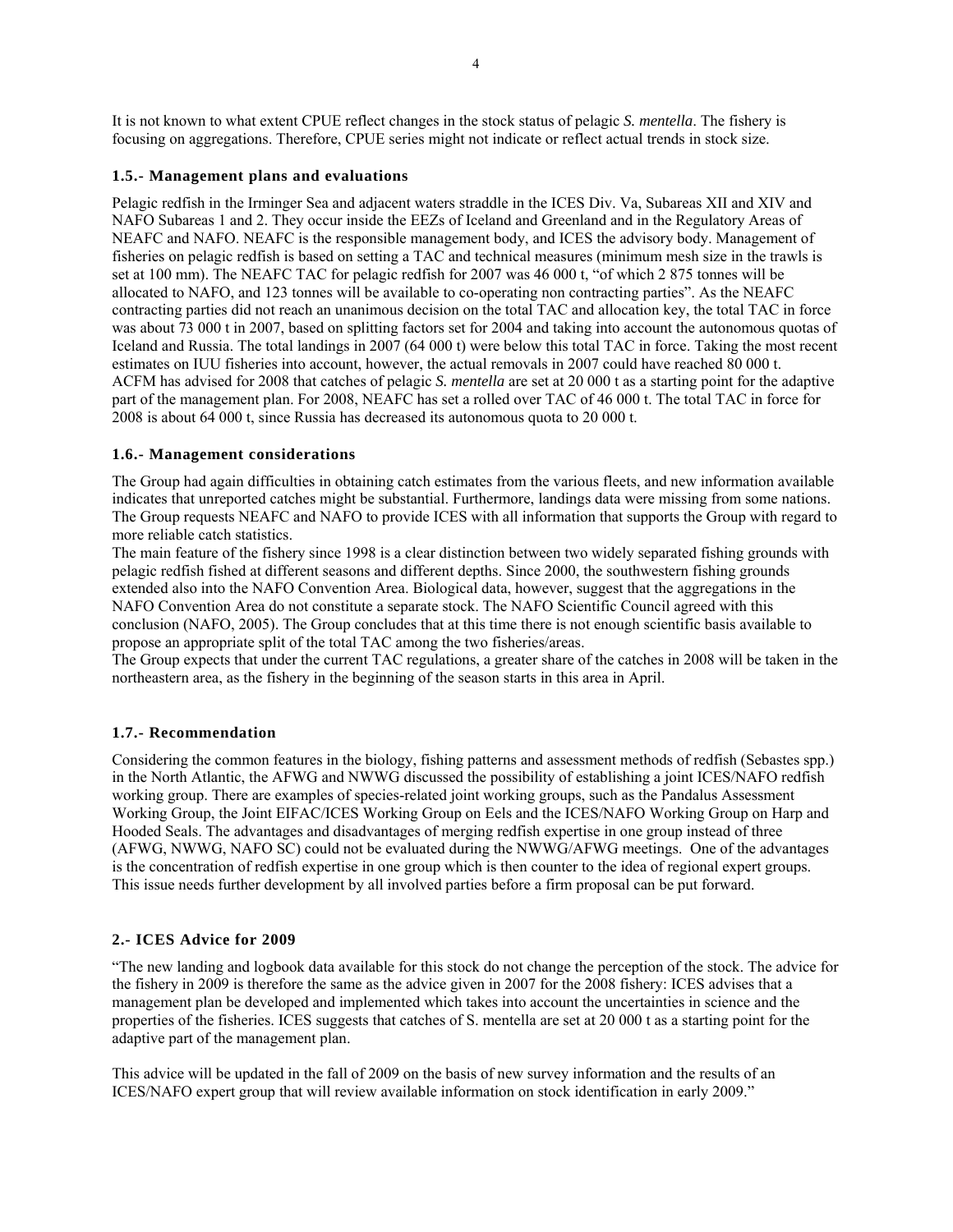## **3. ICES Advise for 2008**

### **3.1- State of the stock**

In the absence of reference points and an analytical assessment, the state of the stock cannot be fully evaluated. Stock status is based mainly on the perception of stock trends derived from survey indices. The acoustic-trawl survey in 2007 indicates that the stock size is low compared to the early 1990s, but stock size has not shown any clear trends since 1999. The exploitation rate for this stock is unknown.

ICES advises that a management plan be developed and implemented which takes into account the uncertainties in science and the properties of the fisheries. ICES suggests that catches of S. mentella are set at 20 000 t as a starting point for the adaptive part of the management plan.

## **3.2- Management considerations**

## **3.2.1.- Management strategy**

There are a number of uncertainties in the assessment of Sebastes mentella in the Irminger Sea. The lack of reliable indices of abundance and accurate recruitment indices prevent precise determination of stock status. The stock definition is still under review and there are concerns that the current approach based on a single stock, without recognition of its possible components, does not capture the stock dynamics. ICES is also concerned about the lack of agreed TACs and allocation schemes, which result in catches greatly exceeding the advice. This increases the risk of overexploitation. The autonomous quotas that have been set are insufficient to constrain catches.

ICES advises that a management plan be developed and implemented which takes into account the uncertainties in science and the properties of the fisheries. It is suggested that NEAFC, in cooperation with ICES, takes the initiative to develop the recommended approach for management of redfish in the Irminger Sea prior to the beginning of the 2008 fishery. A management plan should include:

- Objectives
- Knowledge base (life history considerations, catch statistics, effort, surveys, etc.)
- Rules to determine removal rate (adaptive approach: start low, change according to agreed criteria)
- Instruments (TACs, effort, access rights )
- Implementation and enforcement
- International agreement

A dialogue between managers, scientists, and stakeholders should go much further than specifying a harvest control rule. It should look also at the type of scientific knowledge needed for management, at the type of management system needed in view of uncertainties, and at ways to improve the situation in general.

ICES suggests that catches of S. mentella are set at 20 000 t as a starting point for the adaptive part of the management plan. ICES has previously advised that most deepwater species like redfish can only sustain low rates of exploitation, since slow-growing, long-lived species that are depleted have a long recovery period. Fisheries should only be allowed to expand when indicators have been identified and a management strategy including appropriate monitoring requirements has been decided and is implemented.

The basis of the 20 000 t is that this is a significant reduction in catches compared with the recent past. This is expected to result in a lower exploitation rate, but the absolute magnitude cannot be estimated.

### **3.2.2.- Other issues**

In 2005 and in previous years, ICES advised that management action should be taken to prevent a disproportional exploitation rate of any one component. This advice has proven open to different interpretations and is difficult to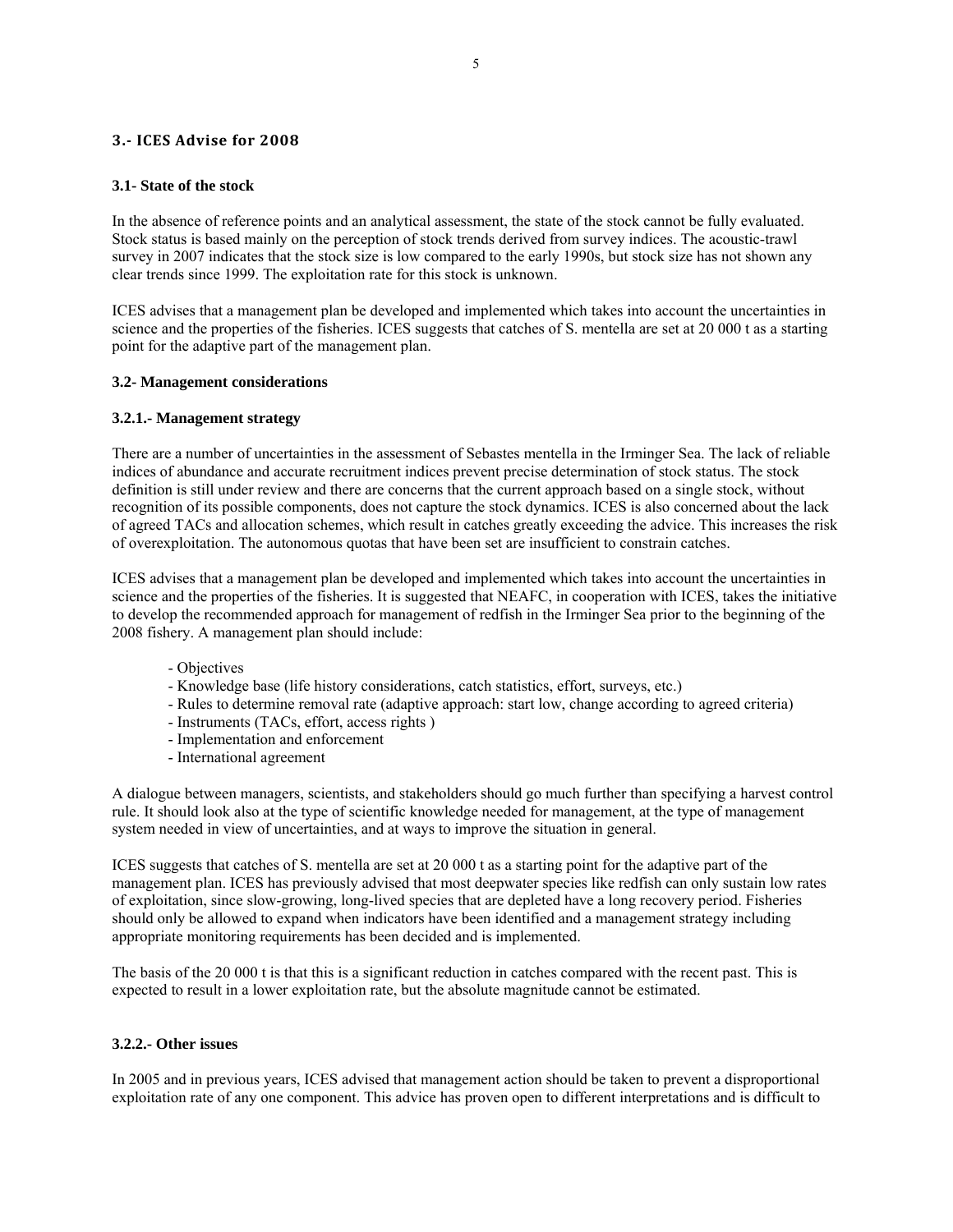support with estimates of sustainable catch by area. Management should prevent a disproportional exploitation rate of the fish in the two distinct fishing areas to prevent local depletion. This should be done for two reasons: 1) to reduce the risk to local ecosystems, and 2) to avoid depletion of local populations in the light of the unresolved stock structure. However, at this time there is no available scientific information to provide a quantitative estimate on the split of catches, which would warrant a sustainable exploitation of redfish in different geographical areas.

A comparison of the number of vessels fishing the resource and reporting to NEAFC by VMS with those visible on satellite images indicates that the unreported effort might be a significant amount. During the observation days in June 2002 to 2006 (in the main fishing season), the effort could be more than 15-33% higher than reported to NEAFC, and thus the unreported catch could be in that order of magnitude. Latest information available for 2006 showed that the unreported effort could be around 19 - 29%.

The stock structure of redfish S. mentella in Subareas V, VI, XII, and XIV, and in the NAFO Convention Area has been evaluated by an ICES study group in 2004. The outcome is not conclusive and supports different hypotheses (from a one-stock- to different multi-stock-hypotheses). Consequently, and solely for practical reasons, the perception of stock structure in this report is unchanged from the 2003 report. Additional information on stock structure has been available since 2004. Drawing conclusions from this information would require a comprehensive evaluation that integrates these results with those from other disciplines. It will be done by a panel of external experts on stock identity.

Commercial cpue series were previously used to determine stock size. However, the fishery targets pelagic aggregating fish and fishing technology is improving at an increasing rate. Therefore, stable or increasing cpues are not considered to reflect the stock status reliably, but decreasing cpue likely indicates a decreasing stock. Overall cpues declined between 1995 and 1997 and have since fluctuated without a clear trend.

### **3.3- Factors affecting the fisheries and the stock**

Nursery areas for the stock are found at the continental slope off East Greenland. The juvenile redfish in these areas should therefore be protected, and measures already in place to reduce the bycatches in the shrimp fishery need to be continued.

#### *Changes in fishing technology and fishing patterns*

Since 1997, the main fishing season occurred during the second quarter. The pattern in the fishery has been reasonably consistent in the last 7 years and can be described as follows: In the first months of the fishing season (which usually starts in early April) the fishery is conducted in the area east of 32°W and north of 61°N, and in July (or August) the fleet moves to areas south of 60°N and west of about 32°W where the fishery continues until October. There is very little fishing activity in the period from November until late March or early April, when the next fishing season starts. The fleets participating in this fishery have continued to develop their fishing technology, and most trawlers now use large pelagic trawls ( Gloria -type) with vertical openings of 80-150 m. The vessels have operated at a depth range of 200 to 950 m in 1998-2005; mainly deeper than 600 m in the first and second quarters, and at depths shallower than 500 m in the third and fourth quarters. Discarding is at present not considered to be significant for this fishery.

The pelagic fishery in the Irminger Sea only exploits the mature part (approximately 95% mature) of the stock. The fishery started in 1982 in the upper 500 m and expanded from 1991 onwards into deep waters where the majority of the catch is now taken. Catches in the southwestern area (almost exclusively shallower than 500 m) have remained relatively stable but low since 1997, with a slight decline in the last 2 years. In the northeastern area (deeper than 500 m) catches increased until 1997 and then fluctuated without a clear trend until 2004. In 2005, the catches from this area dropped to about half the previous level and only increased slightly in 2006. The main feature of the fishery in recent years is a clear distinction between two widely separated grounds fished at different seasons and different depths. Since 2000, the southwestern fishing ground extended also into the NAFO Convention Area. The parameters analysed so far do suggest, however, that the aggregations in the NAFO Convention Area do not form a separate stock. Some biological features distinguish the fisheries in the two areas. The length distributions of the catches differ between the described two main fishing ground/seasons. The fisheries in the northeastern area (2nd quarter) mainly targets larger and postspawning fish.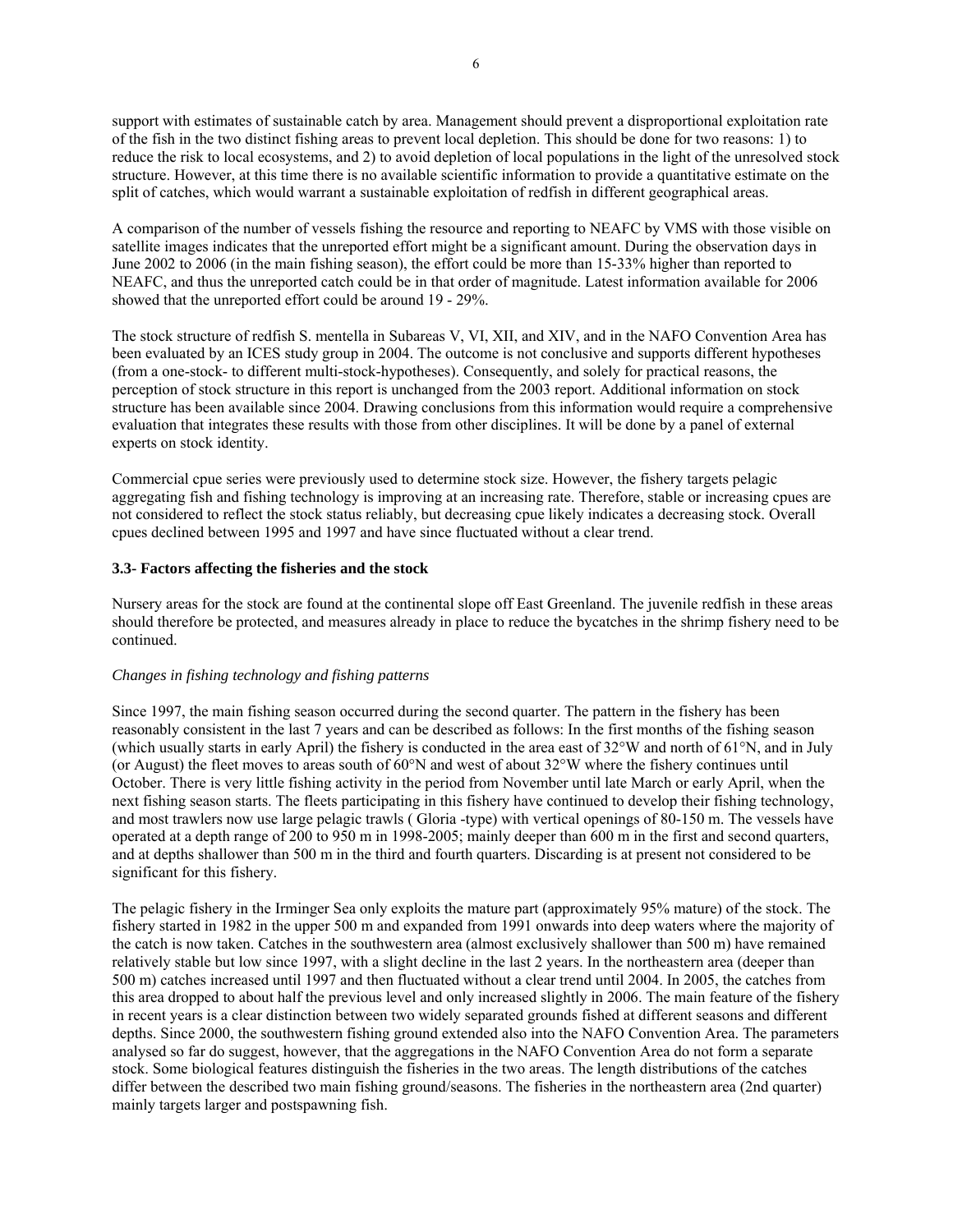### **3.4- Scientific basis**

#### *Data and methods*

.

ICES again had difficulties in obtaining catch estimates from the various fleets and there are indications that unreported catches are substantial. Furthermore, landings data were missing from some ICES member countries. In spite of the best of efforts there is a need for a special action through NEAFC and NAFO to provide ICES with all information that might lead to more reliable catch statistics

Cpue series, catch, and length information is available from the commercial fishery. Acoustic surveys conducted since 1991 in the Irminger Sea are available for estimation of the stock biomass above the deep-scattering layer. Trawl information from below this layer is available from 1999. Data on maturity-at-length and maturity-at-weight and some age-reading experiments were available from both fishery and survey. In recent years, data from most fishing nations have been compiled, and this enabled production of detailed charts showing the area and depth distribution of the fisheries.

#### *Uncertainties in assessment and forecast*

The acoustic estimates for pelagic redfish only provide stock estimates for redfish distributed shallower than the deepscattering layer (DSL). However, since 1996 only about 20 30% of the total catches have been taken from the shallow layer. The acoustic biomass estimates provide only approximate indexes of stock size due to varying coverage of the stock distribution area and methodological deficiencies.

The quality of the trawl biomass estimate cannot be verified, as the data series is very short. Therefore, the abundance estimates by the trawl-method must only be considered as a rough attempt to measure the abundance within and deeper than the DSL.

#### *Comparison with previous assessment and advice*

Key considerations in last years advice of zero catch were the decline in reported landings and cpue in the two preceding years. A further decline in 2006 was not observed. The advice this year is provided in the context of an adaptive management strategy.

# **REFERENCES**

#### **SGSIMUR: ICES CM 2005/ACFM:10**

**ICES CM 2007/RMC:12** 

**ICES NWWG Report 2008ICES Advisory CommitteeICES CM 2008 /ACOM:03**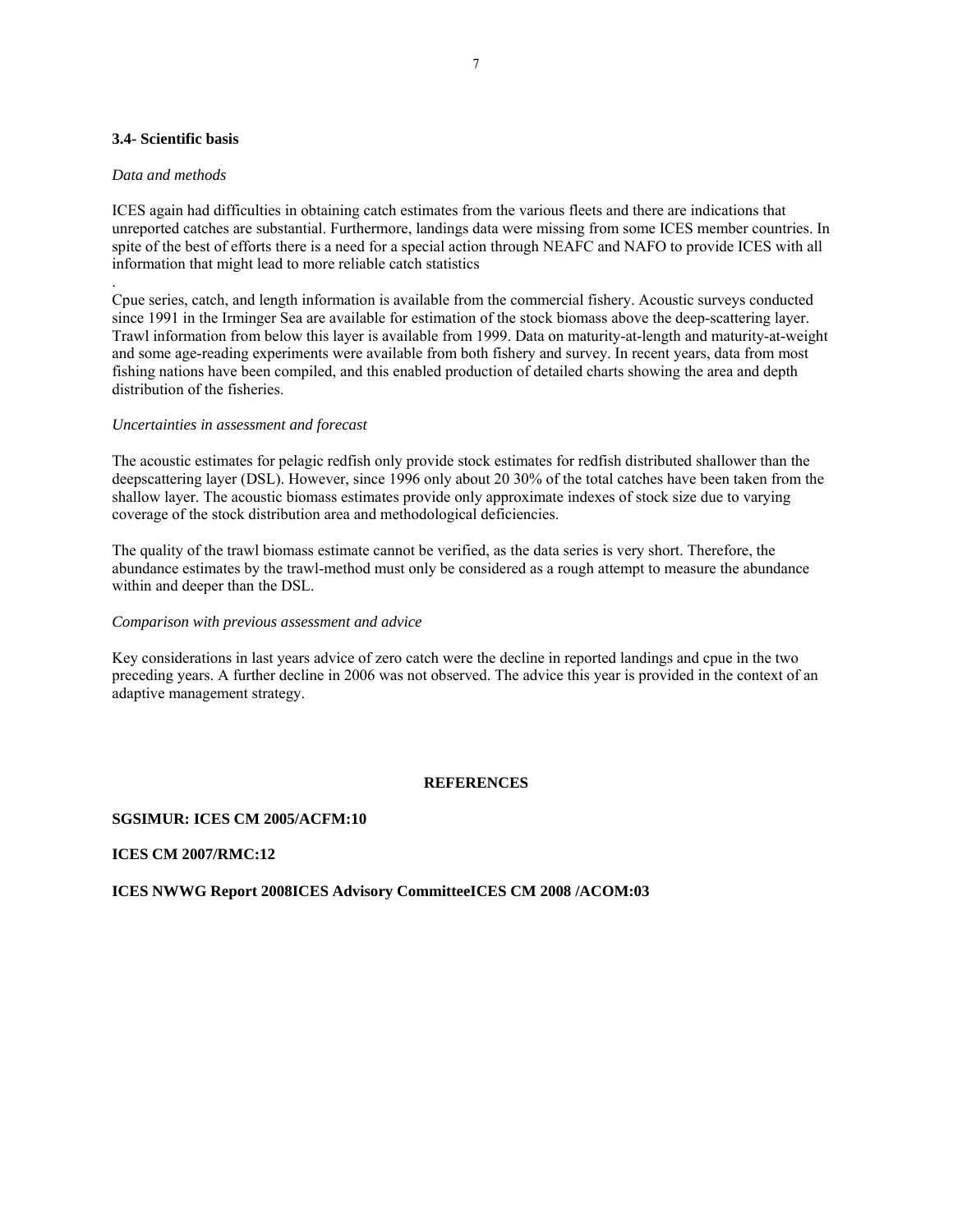| <b>YEAR</b> | <b>VA</b> | XII     | <b>XIV</b> | <b>NAFO</b><br>1F | <b>NAFO</b><br>2J | <b>NAFO</b><br>2H | <b>TOTAL</b> |
|-------------|-----------|---------|------------|-------------------|-------------------|-------------------|--------------|
| 1982        |           | 39,783  | 20,798     |                   |                   |                   | 60,581       |
| 1983        |           | 60,079  | 155        |                   |                   |                   | 60,234       |
| 1984        |           | 60,643  | 4,189      |                   |                   |                   | 64,832       |
| 1985        |           | 17,300  | 54,371     |                   |                   |                   | 71,671       |
| 1986        |           | 24,131  | 80,976     |                   |                   |                   | 105,107      |
| 1987        |           | 2,948   | 88,221     |                   |                   |                   | 91,169       |
| 1988        |           | 9,772   | 81,647     |                   |                   |                   | 91,419       |
| 1989        |           | 17,233  | 21,551     |                   |                   |                   | 38,784       |
| 1990        |           | 7,039   | 24,477     | 385               |                   |                   | 31,901       |
| 1991        |           | 10,061  | 17,089     | 458               |                   |                   | 27,608       |
| 1992        | 1,968     | 23,249  | 40,745     |                   |                   |                   | 65,962       |
| 1993        | 2,603     | 72,529  | 40,703     |                   |                   |                   | 115,835      |
| 1994        | 15,472    | 94,189  | 39,028     |                   |                   |                   | 148,689      |
| 1995        | 1,543     | 132,039 | 42,260     |                   |                   |                   | 175,842      |
| 1996        | 4,744     | 42,603  | 132,975    |                   |                   |                   | 180,322      |
| 1997        | 15,301    | 19,826  | 87,698     |                   |                   |                   | 122,825      |
| 1998        | 40,612    | 22,446  | 53,910     |                   |                   |                   | 116,968      |
| 1999        | 36,524    | 24,085  | 48,521     | 534               |                   |                   | 109,665      |
| 2000        | 44,677    | 19,862  | 50,722     | 11,052            |                   |                   | 126,313      |
| 2001        | 28,148    | 32,164  | 61,457     | 5,290             | 1,751             | 8                 | 128,818      |
| 2002        | 37,279    | 24,026  | 66,194     | 15,702            | 3,143             |                   | 146,344      |
| 2003        | 46,676    | 24,232  | 57,780     | 26,594            | 5,377             | 325               | 160,984      |
| 2004        | 14,456    | 9,679   | 76,656     | 20,336            | 4,778             |                   | 125,905      |
| 2005        | 11,726    | 6,784   | 34,041     | 16,260            | 4,899             | 5                 | 73,715       |
| 2006        | 16,380    | 2,146   | 50,607     | 12,939            | 593               | 260               | 82,925       |
| 2007        | 17,213    | 378     | 40,835     | 2,843             | 2,561             | 175               | 64,004       |

**Table 1. Pelagic** *S. mentella***. Catches (in tonnes) by area as used by the Working Group.**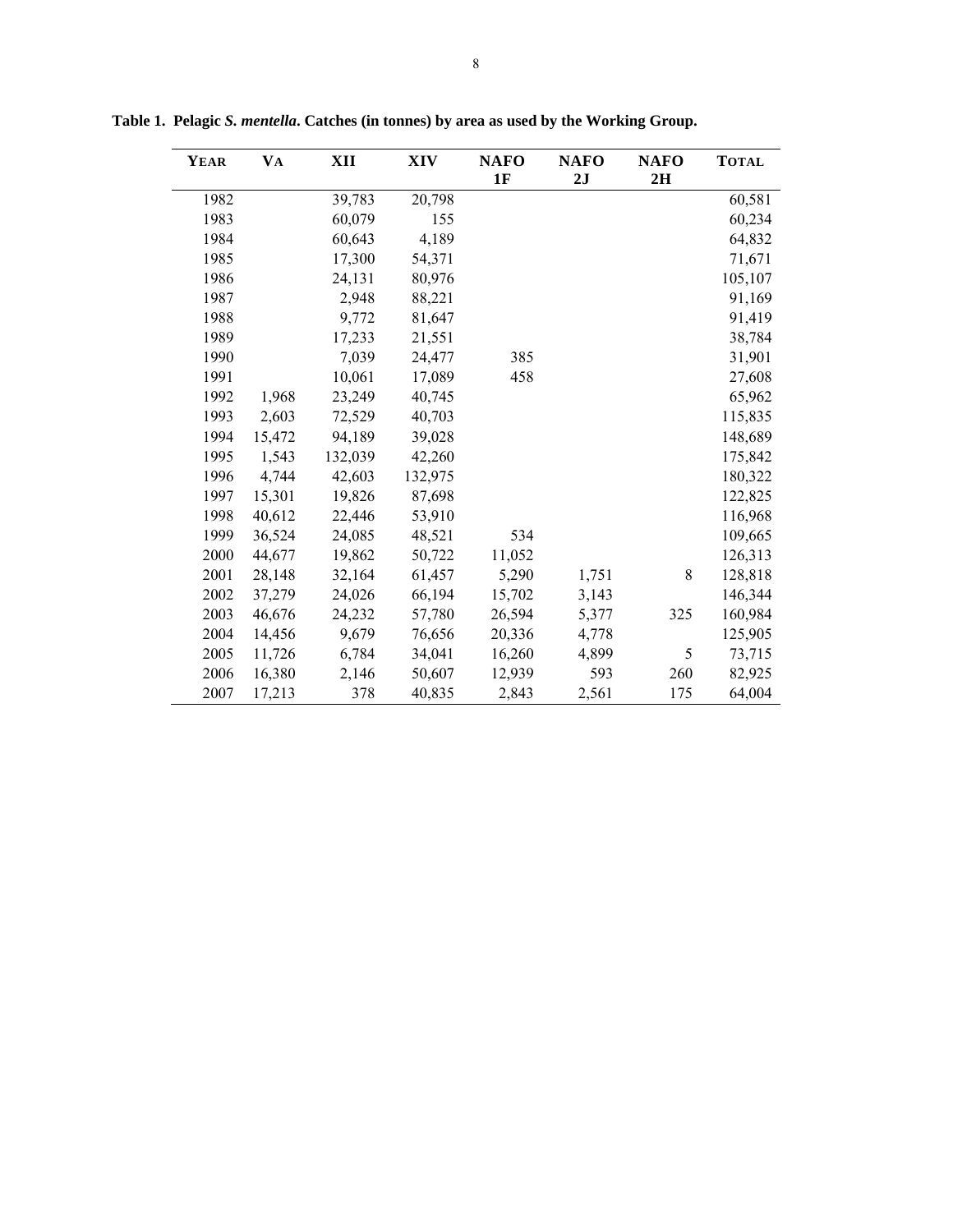**Table 2 .- Pelagic** *S. mentella***. Time series of survey results, areas covered, hydro-acoustic abundance and biomass estimates shallower and deeper than 500 m (based on standardized trawl catches converted into hydro-acoustic estimates derived from linear regression models). 1 within and deeper than the deep-scattering layer (DSL) in 2005 and 2007. \*international surveys**

| YEAR    | AREA<br><b>COVERED</b><br>(1000)<br>$NM^2$ | <b>ACOUSTIC</b><br><b>ESTIMATES</b><br>$< 500$ M (10 <sup>6</sup> )<br>IND.) | <b>ACOUSTIC</b><br><b>ESTIMATES</b><br>$< 500$ M<br>(1000 T) | <b>TRAWL</b><br><b>ESTIMATES</b><br>$< 500$ M<br>$(10^6 \text{ IND.})$ | <b>TRAWL</b><br><b>ESTIMATES</b><br>$< 500$ M<br>(1000 T) | <b>TRAWL</b><br><b>ESTIMATES</b><br>$> 500$ M<br>$(10^6 \text{ IND.})^1$ | <b>TRAWL</b><br><b>ESTIMATES</b><br>$> 500$ M<br>$(1000 \text{ T})^1$ |
|---------|--------------------------------------------|------------------------------------------------------------------------------|--------------------------------------------------------------|------------------------------------------------------------------------|-----------------------------------------------------------|--------------------------------------------------------------------------|-----------------------------------------------------------------------|
| 1991    | 105                                        | 3498                                                                         | 2235                                                         |                                                                        |                                                           |                                                                          |                                                                       |
| 1992*   | 190                                        | 3404                                                                         | 2165                                                         |                                                                        |                                                           |                                                                          |                                                                       |
| 1993    | 121                                        | 4186                                                                         | 2556                                                         |                                                                        |                                                           |                                                                          |                                                                       |
| 1994*   | 190                                        | 3496                                                                         | 2190                                                         |                                                                        |                                                           |                                                                          |                                                                       |
| 1995    | 168                                        | 4091                                                                         | 2481                                                         |                                                                        |                                                           |                                                                          |                                                                       |
| 1996*   | 253                                        | 2594                                                                         | 1576                                                         |                                                                        |                                                           |                                                                          |                                                                       |
| 1997    | 158                                        | 2380                                                                         | 1225                                                         |                                                                        |                                                           |                                                                          |                                                                       |
| 1999*   | 296                                        | 1165                                                                         | 614                                                          |                                                                        |                                                           | 638                                                                      | 497                                                                   |
| $2001*$ | 420                                        | 1370                                                                         | 716                                                          | 1955                                                                   | 1075                                                      | 1446                                                                     | 1057                                                                  |
| $2003*$ | 405                                        | 160                                                                          | 89                                                           | 175                                                                    | 92                                                        | 960                                                                      | 678                                                                   |
| 2005*   | 386                                        | 940                                                                          | 551                                                          |                                                                        |                                                           | 1083                                                                     | 674                                                                   |
| $2007*$ | 349                                        | 731                                                                          | 372                                                          |                                                                        |                                                           | 1423                                                                     | 854                                                                   |

**Table 3 Pelagic** *S. mentella***. Survey biomass estimates 1999-2007 and area splitting between NAFO and NEAFC Convention areas by depth. \*acoustically measured** 

|                 | <b>NAFO</b> (000 T) | NAFO % | <b>NEAFC</b> (000 T) | <b>NEAFC %</b> | <b>SUM (000 T)</b> |
|-----------------|---------------------|--------|----------------------|----------------|--------------------|
| $1999 < 500$ m* | 282                 | 46     | 332                  | 54             | 614                |
| $1999 > 500$ m  | 58                  | 12     | 439                  | 88             | 497                |
| 1999 Sum        | 340                 | 31     | 771                  | 69             | 1111               |
|                 |                     |        |                      |                |                    |
| $2001 < 500$ m* | 377                 | 53     | 338                  | 47             | 716                |
| $2001 > 500$ m  | 165                 | 16     | 892                  | 84             | 1057               |
| 2001 Sum        | 542                 | 31     | 1230                 | 69             | 1773               |
|                 |                     |        |                      |                |                    |
| $2003 < 500$ m* | 11                  | 12     | 78                   | 88             | 89                 |
| $2003 > 500$ m  | 41                  | 6      | 637                  | 94             | 678                |
| 2003 Sum        | 52                  | 7      | 715                  | 93             | 767                |
|                 |                     |        |                      |                |                    |
| $2005 <$ DSL*   | 308                 | 56     | 244                  | 44             | 551                |
| $2005 \geq DSL$ | 237                 | 35     | 437                  | 65             | 674                |
| 2005 Sum        | 545                 | 44     | 681                  | 56             | 1225               |
|                 |                     |        |                      |                |                    |
| $2007 <$ DSL*   | 198                 | 53     | 174                  | 47             | 372                |
| $2007 \geq DSL$ | 224                 | 26     | 631                  | 74             | 854                |
| 2007 Sum        | 422                 | 34     | 805                  | 66             | 1226               |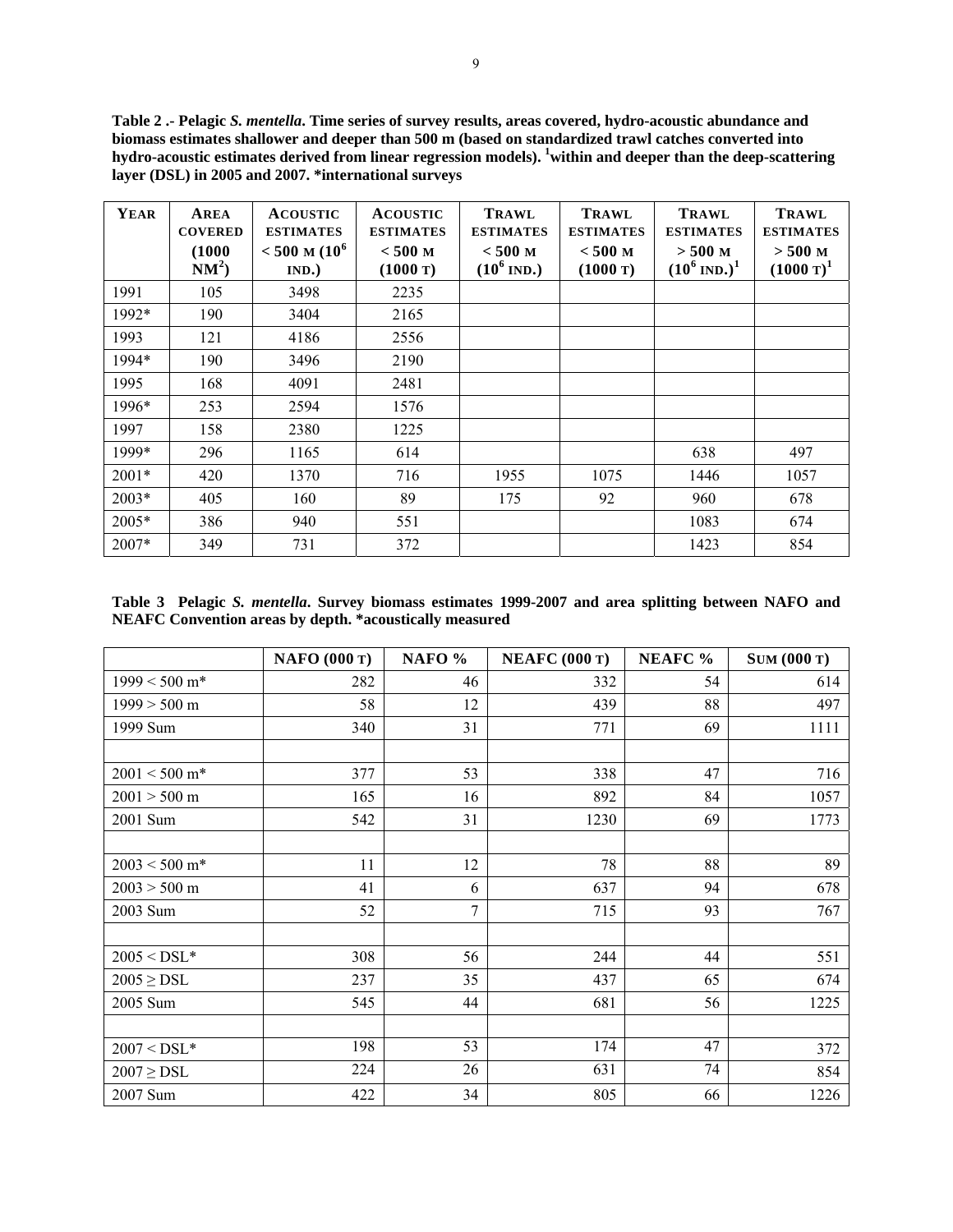

**Figure 1.- Possible relationship between redfish occurrences in the Irminger Sea and adjacent waters.** 



**Figure 2. Division of areas between south an north. The points indicate positions of Icelandic available samples from the catches 1995-2005.**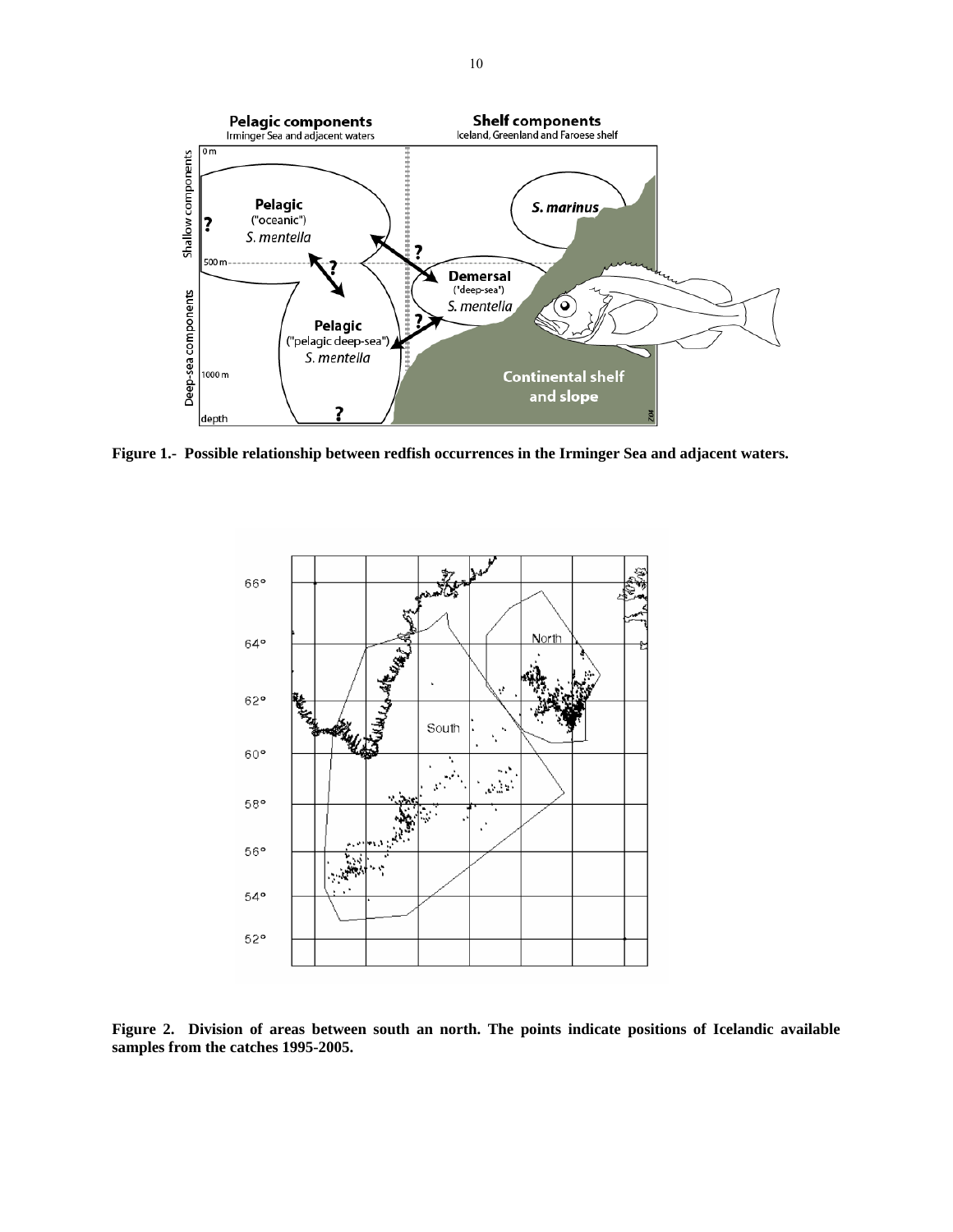

**Figure 3.- Trends in national non-standardised CPUE of the pelagic** *S. mentella* **fishery in the Irminger Sea and adjacent waters, based on log-book statistics in the joint international database. a) all areas, b) northeastern area, c) southwestern area.**